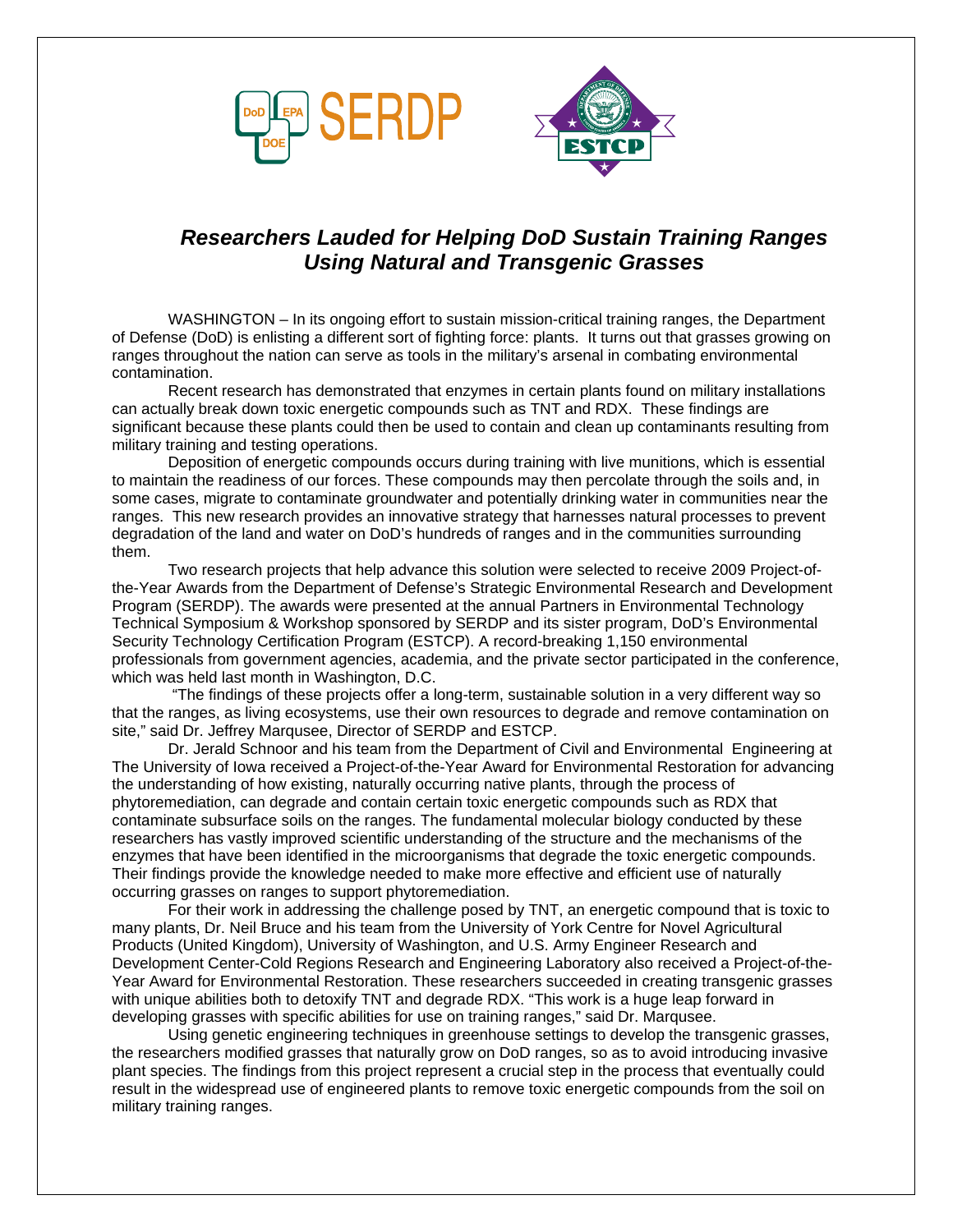SERDP, DoD's environmental science and technology program, funds projects across the broad spectrum of basic and applied research, as well as exploratory development. SERDP focuses on crossservice requirements and pursues solutions to the Department's most intractable environmental problems. ESTCP is DoD's environmental technology demonstration and validation program. The Program's goal is to identify and demonstrate cost-effective technologies that address DoD's highest priority environmental requirements. Demonstrations are carried out at DoD facilities and sites to document improved efficiency, reduced liability, and direct cost savings.

Other SERDP and ESTCP 2009 Project-of-the-Year Award recipients include the following:

*Wide-Area Detection and Identification of Underwater UXO; Dr. Brian Houston, Naval Research*  Laboratory, Washington D.C.; SERDP Project of the Year for Munitions Management. A significant number of active and former Department of Defense installations have adjacent coastal and inland waters containing military munitions, some partially or completely buried in sediment and some lying on the sediment floor. There is little historical information about the locations or quantities of munitions in the underwater environment so technologies are needed to efficiently assess potentially contaminated areas. Existing underwater search techniques are limited in part because they are unable to see beneath the sediment floor.

Dr. Houston and his project team have developed an effective technique for wide-area detection and identification of underwater munitions using an innovative structural acoustic sonar system. Instead of using images, structural-acoustics uses the "ringing" that objects make when hit by soundwaves. By interpreting the sound patterns and tone, researchers are able to discern information about the size and nature of an object. This technology holds tremendous potential to provide DoD with a new capability to identify and characterize underwater munitions sites at high coverage rates.

*Efficient Remote Methods to Map and Monitor Coral Reefs; Dr. Pamela Reid, University of Miami School of Marine Atmospheric Science; SERDP Project of the Year for Sustainable Infrastructure.* Coral reefs are threatened and in decline across the globe. To monitor the health of a reef and assess impacts and recovery, DoD needs an accurate depiction of large areas of the reef so as to compare its condition over long periods of time. In the past, divers would be sent down to characterize a reef's condition, but that approach was costly and inefficient and it did not provide a consistent historical record or a quantitative assessment.

Dr. Reid and her research team have developed an innovative technology that increases the speed and repeatability with which reef plots can be mapped and inventoried. Remotely operated underwater video is used to create two-dimensional spatially accurate reef mosaics. These mosaics can serve as a tool for monitoring disease, injury, bleaching, and mortality—important indicators of reef health. This technology will provide accurate and defensible inventories of coral reefs under DoD purview.

*Perchlorate Alternatives for Incendiary and Pyrotechnic Formulations; Dr. Trevor Griffiths, QinetiQ Ltd., Sevenoaks, Kent, United Kingdom; SERDP Project of the Year for Weapons Systems and Platforms*. Perchlorate is a contaminant of significant environmental concern throughout the nation. There are many sources of perchlorate including the military, which uses it as a high energy oxidizer in rocket propellants and pyrotechnics. Perchlorate can be released into the environment during manufacture, demilitarization, or when ammunition fails to function correctly.

Dr. Griffiths and his colleagues developed environmentally benign, perchlorate-free incendiary and pyrotechnic mix formulations for projectiles such as those used in tanks and howitzers. The ingredients used in these formulations can be obtained readily, and their cost is comparable with those presently used for the incendiary compositions. The results of this project demonstrate that perchlorate can be eliminated from these applications without degrading performance. Perchlorate-free alternatives will enable the Department of Defense to significantly reduce human health and environmental risks while sustaining essential training activities.

.